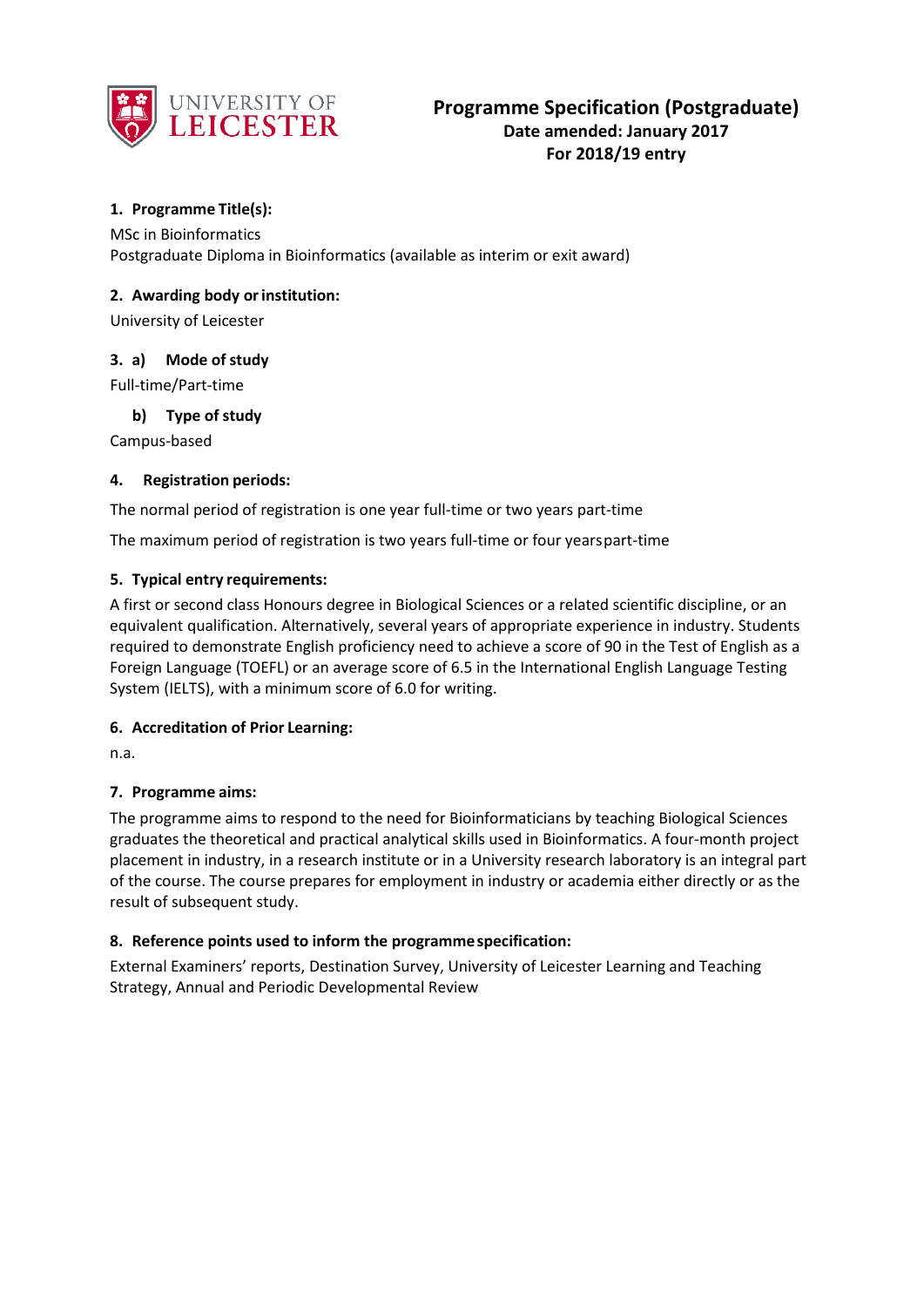## **9. Programme Outcomes:**

| <b>Intended Learning</b><br><b>Outcomes</b>                                                                                                                                                              | <b>Teaching and Learning</b>                                                                                    | <b>How Demonstrated?</b>                                                                                                                                                                                                                                            |  |
|----------------------------------------------------------------------------------------------------------------------------------------------------------------------------------------------------------|-----------------------------------------------------------------------------------------------------------------|---------------------------------------------------------------------------------------------------------------------------------------------------------------------------------------------------------------------------------------------------------------------|--|
|                                                                                                                                                                                                          | <b>Methods</b>                                                                                                  |                                                                                                                                                                                                                                                                     |  |
| (a) Subject and Professional skills                                                                                                                                                                      |                                                                                                                 |                                                                                                                                                                                                                                                                     |  |
| Should be able to demonstrate<br>a core knowledge of<br>bioinformatics                                                                                                                                   | Knowledge<br>Lectures, worked examples,<br>workshops, targeted reading,<br>computer practical classes, projects | Level of performance in:<br>workshops (formative); in-module<br>assessment (summative); course                                                                                                                                                                      |  |
|                                                                                                                                                                                                          |                                                                                                                 | written exams; steered research<br>projects; independent research<br>project (MSc level only)                                                                                                                                                                       |  |
| <b>Concepts</b>                                                                                                                                                                                          |                                                                                                                 |                                                                                                                                                                                                                                                                     |  |
| Should be able to show an in-<br>depth knowledge of the role of<br>bioinformatics in the post-<br>genomics era-with particular<br>reference to data mining, data<br>analysis and data<br>interpretation. | Lectures, worked examples,<br>workshops, targeted reading,<br>computer practical classes, projects              | Level of performance in:<br>workshops (formative); in-module<br>assessment (summative); course<br>written exams; steered research<br>projects; independent research<br>project (MSc level only)                                                                     |  |
| <b>Techniques</b>                                                                                                                                                                                        |                                                                                                                 |                                                                                                                                                                                                                                                                     |  |
| Should be able to demonstrate<br>practical skills-both individual<br>and as part of a team.                                                                                                              | Worked examples, workshops,<br>targeted reading, computer practical<br>classes, projects                        | Level of performance in:<br>workshops (formative); in-module<br>assessment (summative); steered<br>research project; independent<br>research project (MSc level only)                                                                                               |  |
| <b>Critical analysis</b>                                                                                                                                                                                 |                                                                                                                 |                                                                                                                                                                                                                                                                     |  |
| Should be able to critically<br>appraise results, critically<br>review the literature and<br>critically review web-based<br>material.                                                                    | Lectures, worked examples,<br>workshops, computer practical<br>classes, projects                                | Level of performance in:<br>workshops (formative); in-module<br>assessment (summative); course<br>written exams; steered research<br>project; independent research<br>project (MSc level only)                                                                      |  |
| Presentation                                                                                                                                                                                             |                                                                                                                 |                                                                                                                                                                                                                                                                     |  |
| Should be able to present<br>scientific results and participate<br>in scientific discussion                                                                                                              | Lectures, worked examples,<br>workshops, computer practical<br>classes, projects                                | Level of performance in: individual<br>and group oral presentations<br>throughout the course; workshops<br>(formative); in-module assessment<br>(summative); course written<br>exams; steered research project;<br>independent research project (MSc<br>level only) |  |
| <b>Appraisal of evidence</b>                                                                                                                                                                             |                                                                                                                 |                                                                                                                                                                                                                                                                     |  |
| Should be able to problem<br>solve, analyse data, and use<br>statistical tests                                                                                                                           | Lectures, worked examples,<br>workshops, computer practical<br>classes, projects                                | Level of performance in:<br>workshops (formative); in-module<br>assessment (summative); course<br>written exams; steered research<br>projects; independent research<br>project (MSc level only)                                                                     |  |
| (b) Transferable skills                                                                                                                                                                                  |                                                                                                                 |                                                                                                                                                                                                                                                                     |  |
| <b>Research skills</b>                                                                                                                                                                                   |                                                                                                                 |                                                                                                                                                                                                                                                                     |  |
| Should be able to problem<br>solve, analyse data, and use<br>statistical tests                                                                                                                           | Lectures, worked examples,<br>workshops, computer practical<br>classes, projects                                | Level of performance in:<br>workshops (formative); in-module<br>assessment (summative); course<br>written exams; steered research<br>project; independent research<br>project (MSc level only)                                                                      |  |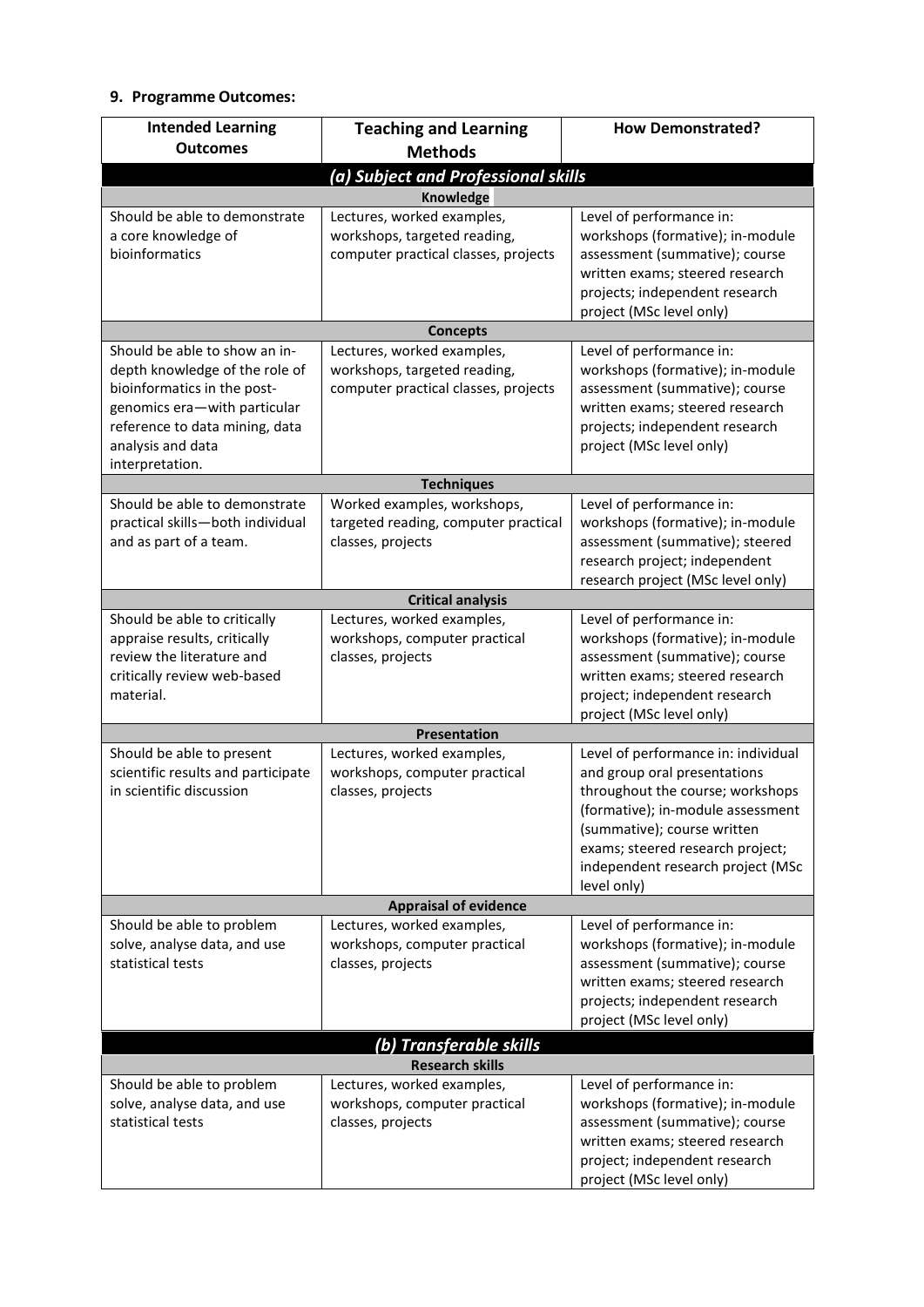| <b>Intended Learning</b>           | <b>Teaching and Learning</b>          | <b>How Demonstrated?</b>                                         |  |
|------------------------------------|---------------------------------------|------------------------------------------------------------------|--|
| <b>Outcomes</b>                    | <b>Methods</b>                        |                                                                  |  |
| <b>Communication skills</b>        |                                       |                                                                  |  |
| Should be able to write            | Practical reports, project reports,   | Level of performance in presenting                               |  |
| effective scientific reports, give | project presentations                 | results from: steered project and                                |  |
| effective oral presentations,      |                                       | independent project (MSc level                                   |  |
| design and produce a web-          |                                       | only). Quality of web-server                                     |  |
| server                             |                                       | produced in steered project                                      |  |
| Data presentation                  |                                       |                                                                  |  |
| Should be able to select and use   | Lectures, worked examples,            | Level of performance in:                                         |  |
| appropriate software. Should       | workshops, computer practical         | workshops (formative); in-module                                 |  |
| be able to present information     | classes, projects                     | assessment (summative); steered                                  |  |
| adequately                         |                                       | research project; independent                                    |  |
|                                    |                                       | research project (MSc level only)                                |  |
|                                    | <b>Information technology</b>         |                                                                  |  |
| Should be able to select and use   | Lectures, worked examples,            | Level of performance in:                                         |  |
| appropriate software               | workshops, computer practical         | workshops (formative); in-module                                 |  |
|                                    | classes, projects                     | assessment (summative); steered<br>research project; independent |  |
|                                    |                                       |                                                                  |  |
|                                    | <b>Problem solving</b>                | research project (MSc level only)                                |  |
| Should be able to select and use   | Lectures, worked examples,            | Level of performance in:                                         |  |
| appropriate software, and use      | workshops, targeted reading,          | workshops (formative); in-module                                 |  |
| statistical tests                  | computer practical classes, projects  | assessment (summative); steered                                  |  |
|                                    |                                       | research project; independent                                    |  |
|                                    |                                       | research project (MSc level only)                                |  |
| <b>Working relationships</b>       |                                       |                                                                  |  |
| Should be able to work             | Workshops, group work in steered      | Level of performance in:                                         |  |
| effectively in a group             | research project                      | workshops (formative); steered                                   |  |
|                                    |                                       | research project                                                 |  |
| <b>Managing learning</b>           |                                       |                                                                  |  |
| Should be able to manage their     | Lectures, worked examples,            | Level of performance in:                                         |  |
| learning effectively               | workshops, targeted reading,          | workshops (formative); in-module                                 |  |
|                                    | computer practical classes, projects  | assessment (summative); steered                                  |  |
|                                    |                                       | research project; independent                                    |  |
|                                    |                                       | research project (MSc level only)                                |  |
| <b>Career management</b>           |                                       |                                                                  |  |
| Should be able to show an in-      | Lectures, worked examples,            | Level of performance in: course                                  |  |
| depth knowledge of the role of     | workshops, targeted reading,          | overall                                                          |  |
| bioinformatics in the post-        | computer practical classes, projects, |                                                                  |  |
| genomics era-with particular       | CV clinic                             |                                                                  |  |
| reference to data mining, data     |                                       |                                                                  |  |
| analysis and data interpretation   |                                       |                                                                  |  |

# **10. Special features:**

Laptop included in course fee, study visit to the EBI; projects in research institutes and industry, prize for best student

# **11. Indications of programme quality:**

External Examiners' reports, Destination Survey

## **12. Scheme of Assessment**

As defined in Senate Regulation 6: Regulations governing Taught Postgraduate Programmes of Study (see [Senate Regulations\)](http://www2.le.ac.uk/offices/sas2/regulations/general-regulations-for-taught-programmes)